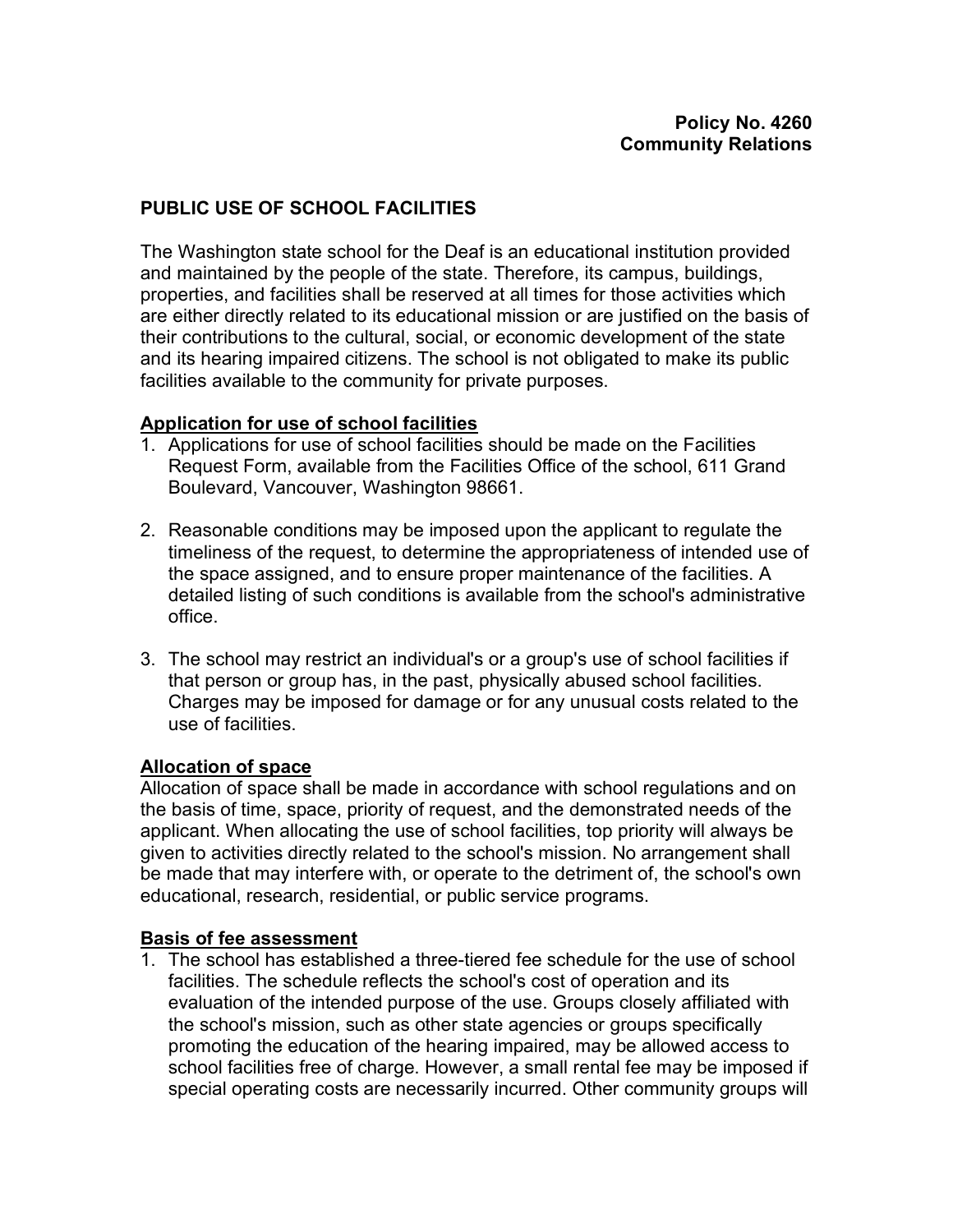be charged according to the schedule. A current copy of the fee schedule is available from the school's administrative office.

2. The school neither intends nor desires to compete with private enterprise in making its facilities available to the public. The school encourages the community to patronize local businesses whose privately operated facilities are well qualified to meet community needs.

# **General policies limiting use**

- 1. School facilities may not be used for purposes of political campaigning by or for candidates who have filed for public office except for student-sponsored activities or forums.
- 2. Religious groups shall not, under any circumstances, use the facilities as a permanent meeting place. Use shall be intermittent only.
- 3. The school reserves the right to prohibit the use of school facilities by groups which restrict membership or participation in a manner inconsistent with the school's commitment to nondiscrimination as set forth in its written policies and commitments.
- 4. Activities of a political or commercial nature will not be approved if they involve the use of promotional signs or posters on buildings, trees, walls, or bulletin boards, or the distribution of samples outside the rooms or facilities to which access has been granted.
- 5. These general policies shall apply to recognized student groups using school **facilities**

## **Specific limitations on use**

- 1. The permissible use of facilities is limited to the purpose stated in the application and approved by the superintendent.
- 2. Only that portion of the building listed and approved on the application shall be available for use by the organization.
- 3. The facility shall be vacated by the time listed on the facility usage form.
- 4. The user group shall abide by these and all other limitations established by the superintendent and set forth in the superintendent's policy on use of school facilities. A copy of such policy is available at the administrative office of the school.
- 5. There will be no subleasing of WSD facilities